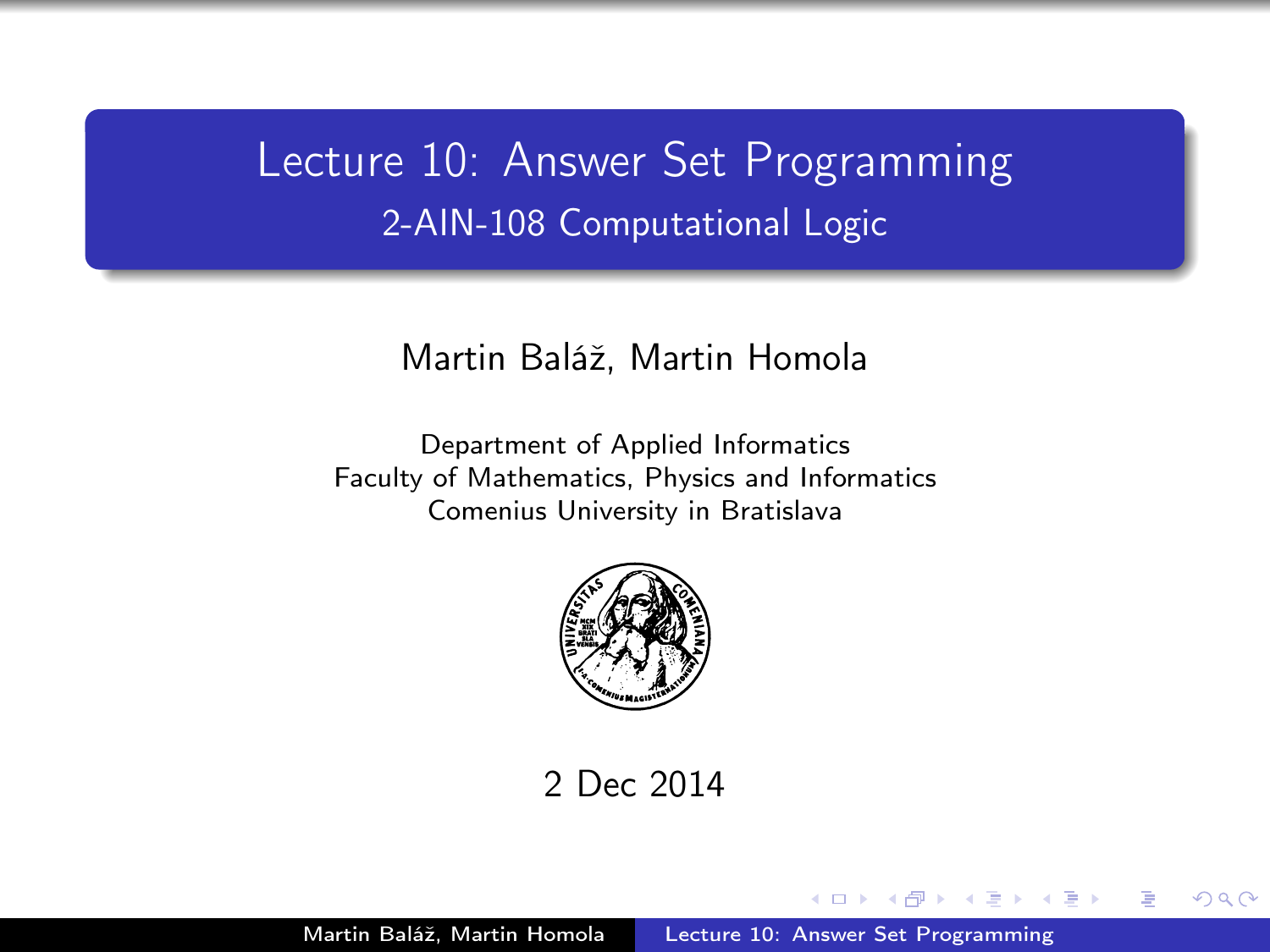# Example

Logic Program:

father(abraham, isaac)  $\leftarrow$  $mother(sarah, isaac) \leftarrow$ father(isaac, jacob)  $\leftarrow$ 

$$
parent(X, Y) \leftarrow father(X, Y)
$$
\n
$$
parent(X, Y) \leftarrow mother(X, Y)
$$
\n
$$
ancestor(X, Y) \leftarrow parent(X, Y)
$$
\n
$$
ancestor(X, Z) \leftarrow parent(X, Y), ancestor(Y, Z)
$$

Models:

$$
M = \{parent(abraham, isaac), parent(sarah, isaac), \ldots\}
$$

 $\overline{a}$ 

E

重  $\mathbb{R}^n$ э  $\,$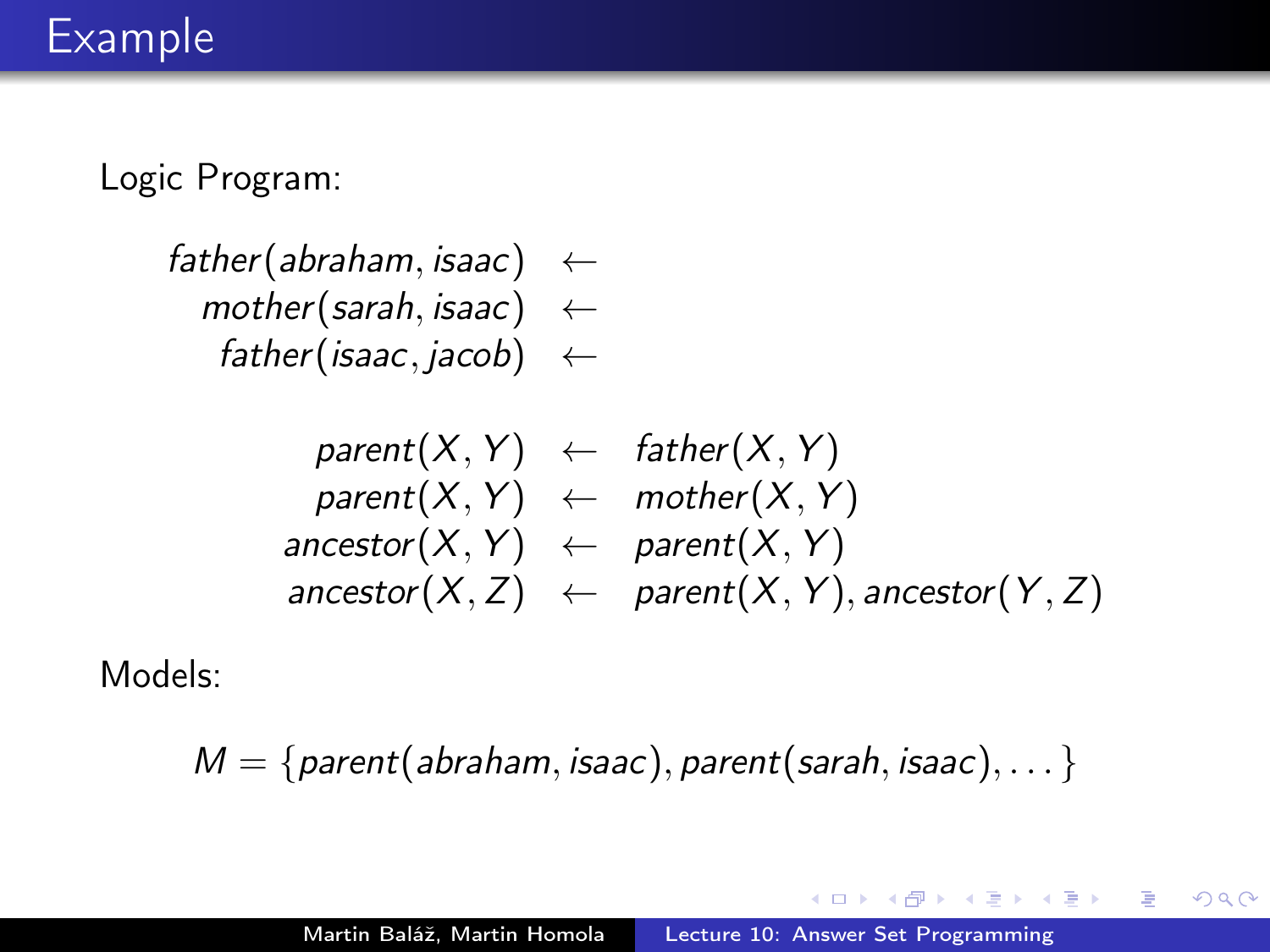

4 0 8

石  $\sim$ 4 国 国

 $\leftarrow \mathbb{B}$ 

Þ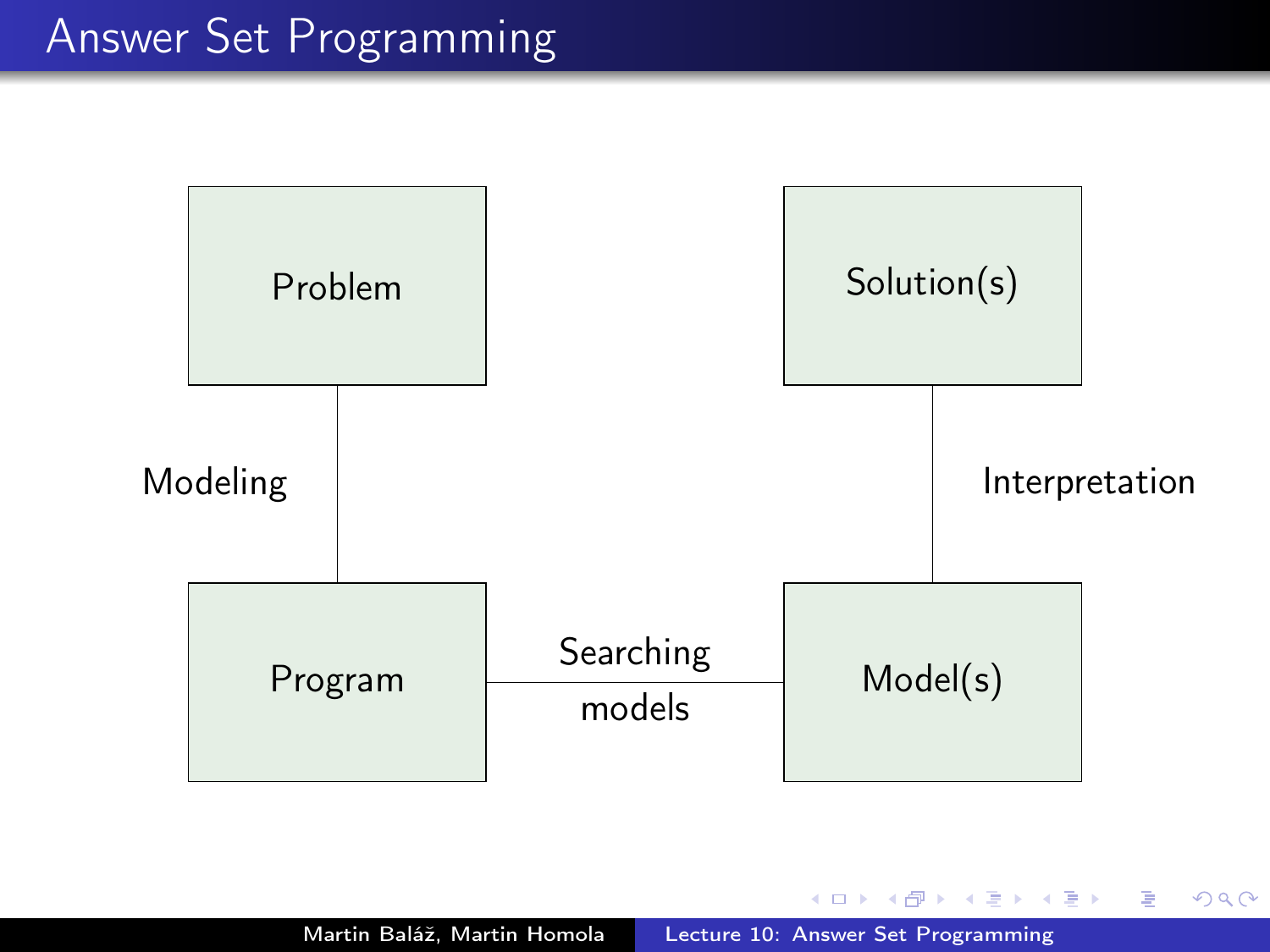## Definition (Stable Model)

An interpretation  $I$  is a stable model of a definite logic program  $P$ iff  $I$  is the least model of  $P$ .

# Fact (Existence of Stable Model)

Each definite logic program has exactly one stable model.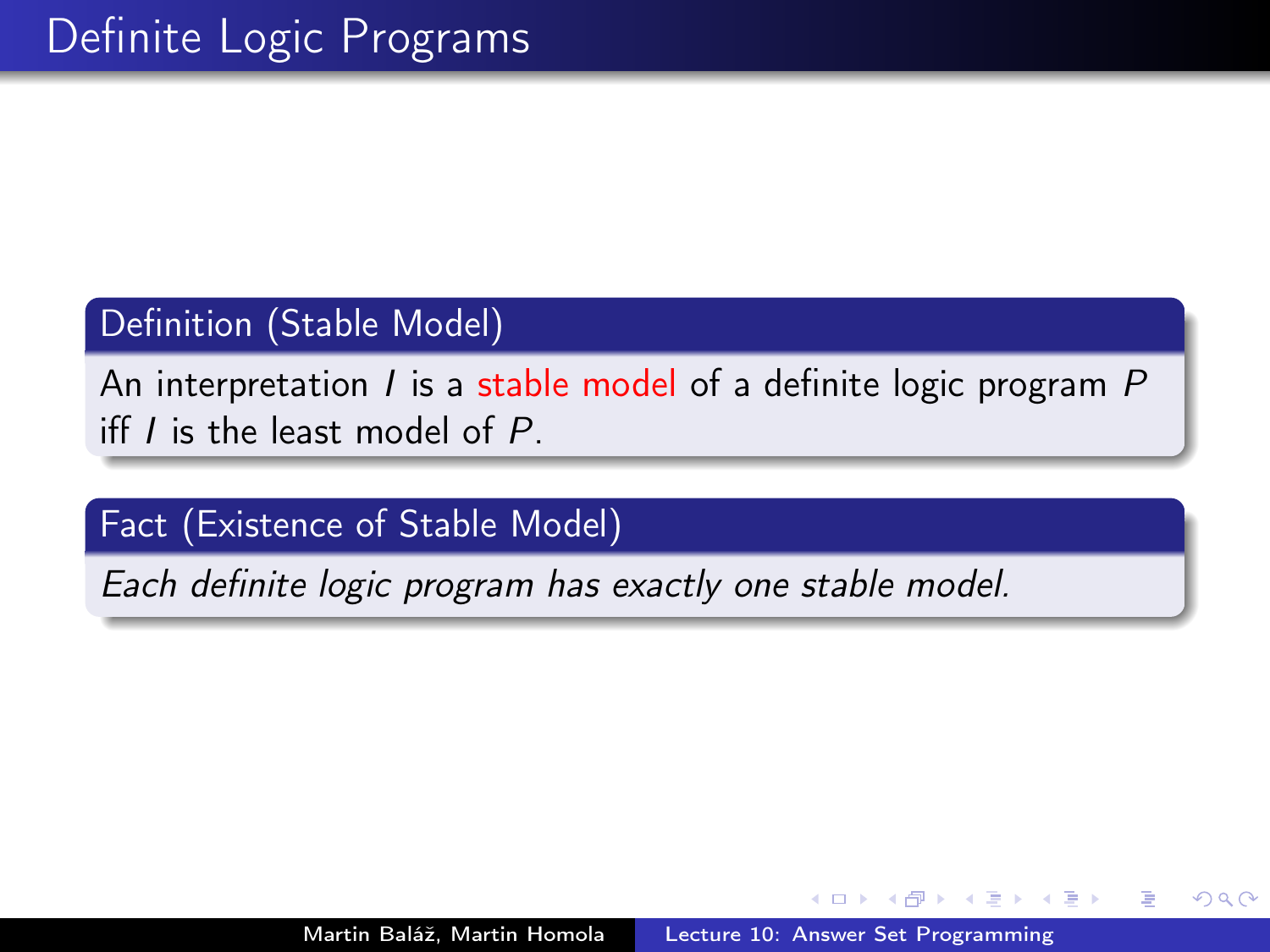$\sim p$  is true (p is false) by default unless we prove p.



伊 ▶ ( ヨ ) ( ヨ )

 $\Omega$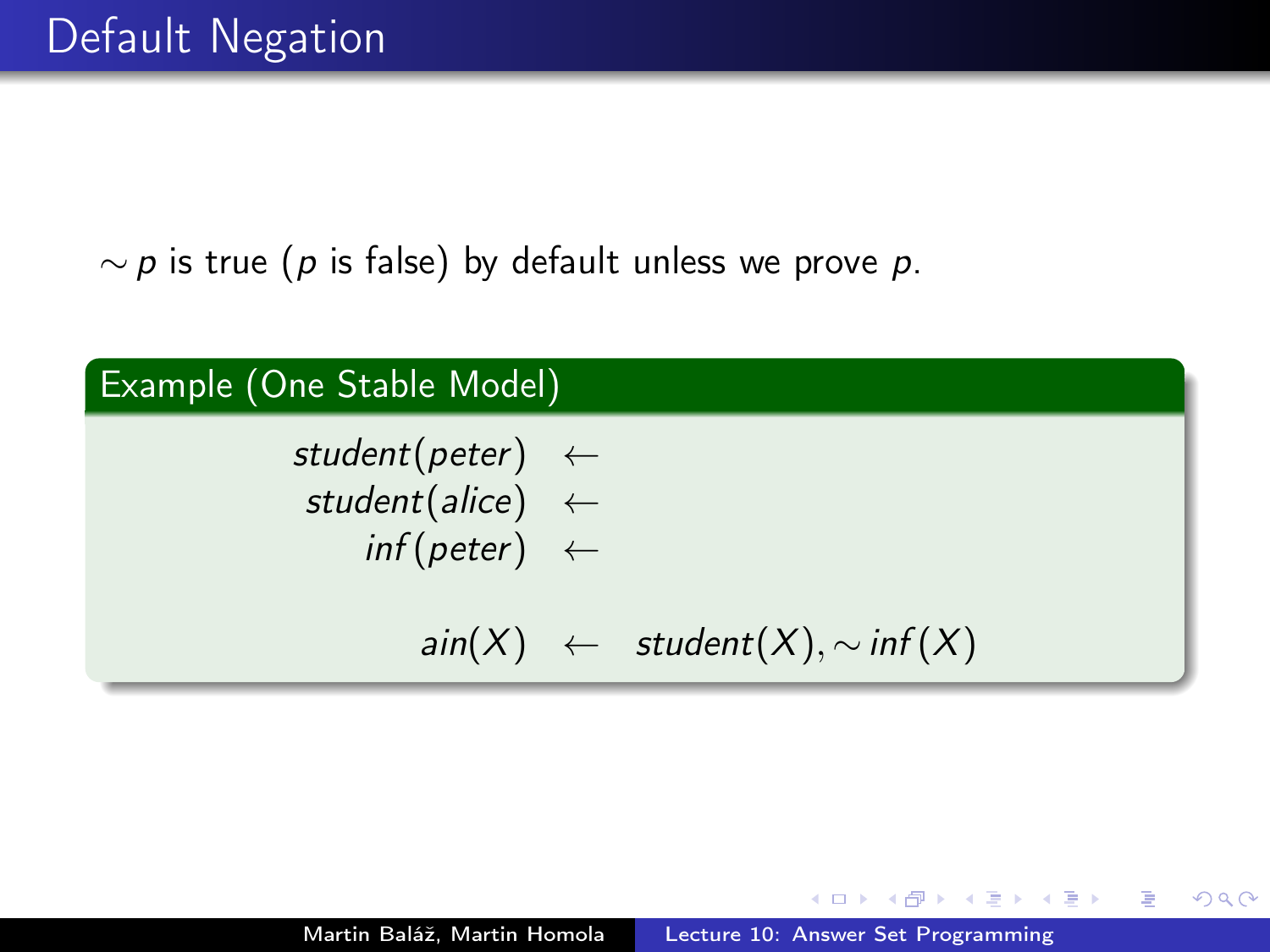$\sim p$  is true (p is false) by default unless we prove p.



$$
p \ \leftarrow \ \sim p
$$

④ イラン イミン イラン

 $\Omega$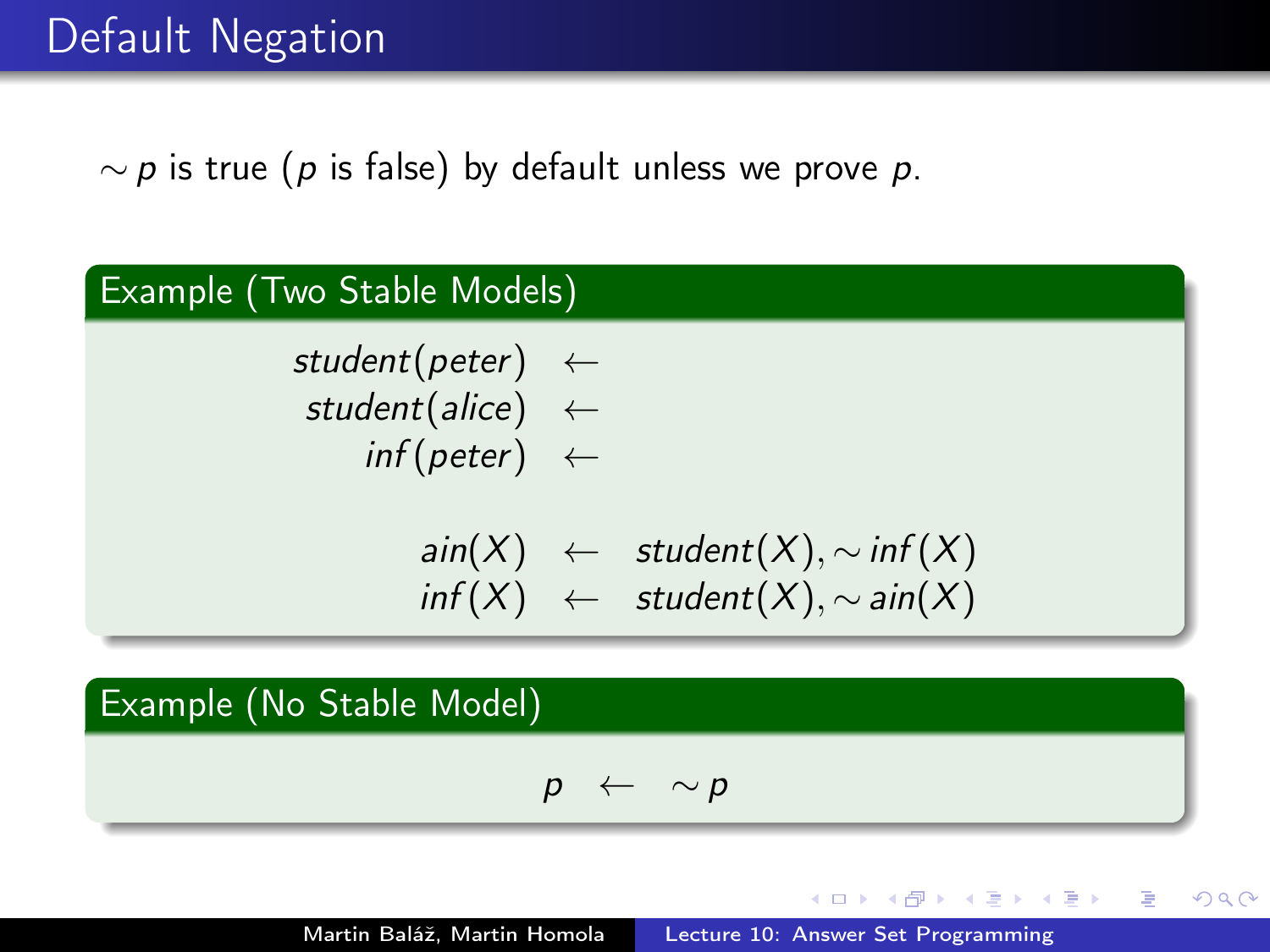# Definition (Program Reduct)

Let  $I$  be an interpretation. A program reduct of a normal logic program  $P$  is a definite logic program  $P^{\prime}$  obtained from  $P$  by

- $\bullet$  deleting all rules with a default literal L in the body not satisfied by I
- deleting all default literals from remaining rules.

### Definition (Stable Model)

An interpretation I is a stable model of a normal logic program  $P$ iff *I* is the least model of the program reduct  $P^{I}$ .

## Fact (Existence of Stable Model)

A normal logic program may have zero, one, or multiple stable models.

K ロ ▶ K 御 ▶ K 君 ▶ K 君 ▶

 $QQ$ 

э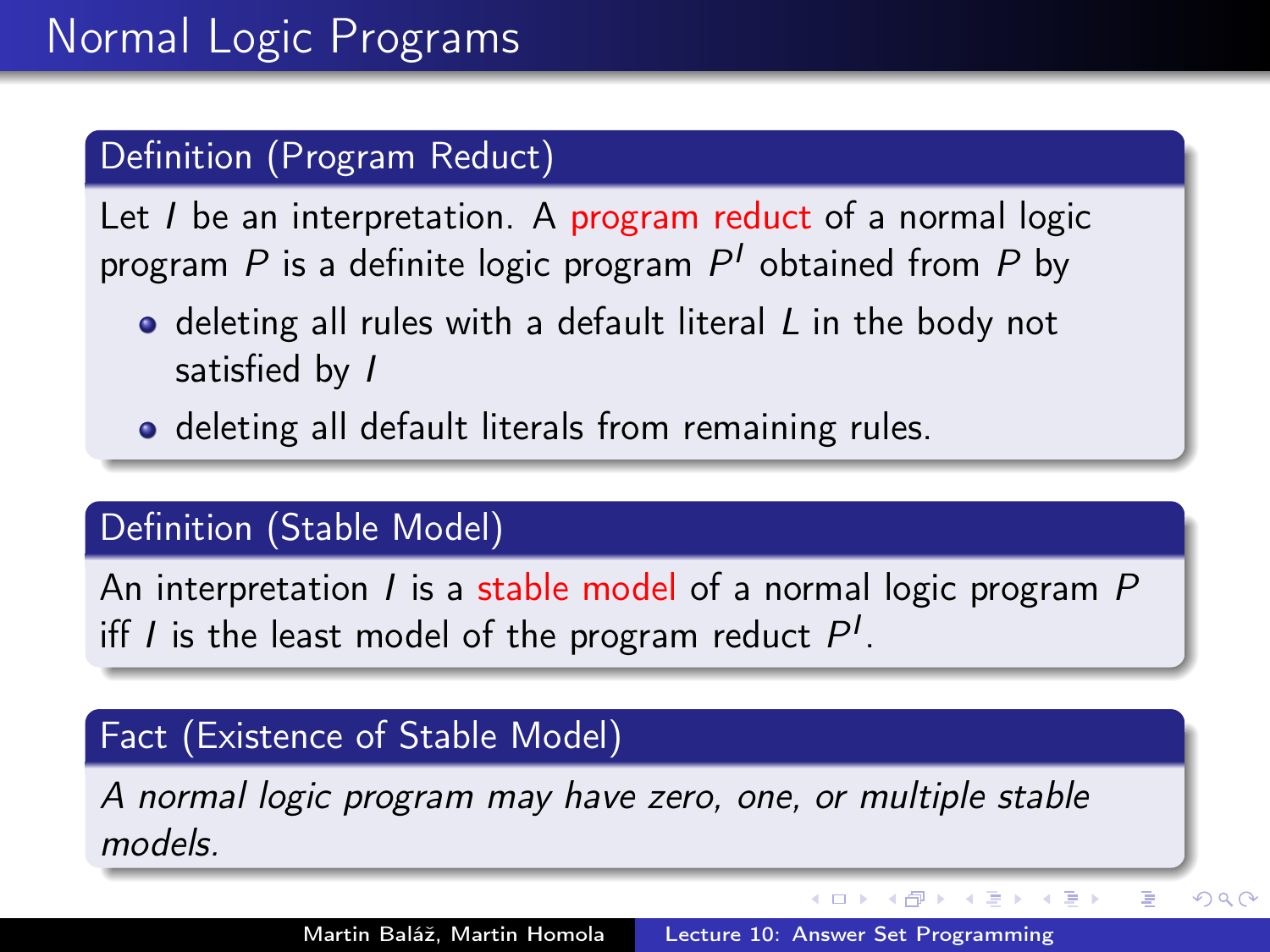## Theorem

Stable model of a normal logic program P is a model of P.

### Theorem

Stable model of a normal logic program P is a minimal model of P.

# Definition (Support)

A normal rule  $A \leftarrow A_1, \ldots, A_m, \sim A_{m+1}, \ldots, \sim A_n$  supports an atom A (w.r.t. an interpretation I) iff  $\{A_1, \ldots, A_m\} \subset I$  and  ${A_{m+1}, \ldots, A_n} \cap I = \emptyset$ .

An interpretation I is supported by a normal logic program  $P$  iff for each atom A in I there exists a rule  $r$  in P supporting A.

### Theorem

Stable model of a normal logic program P is supported by P.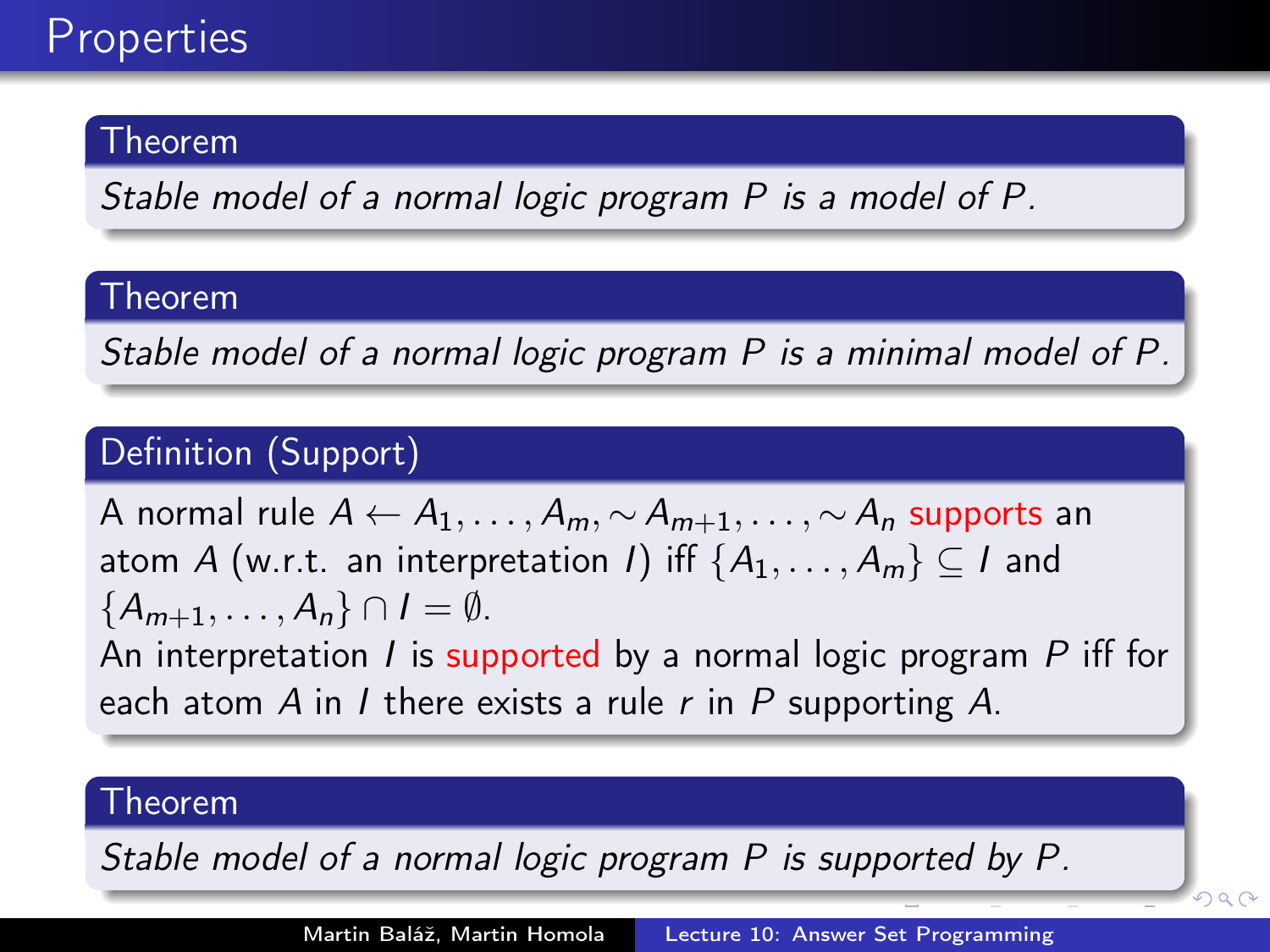# Answer Set Programming and Completion

#### Theorem

Each stable model of a normal logic program P is a model of Comp(P).

### Example

Logic Program P:  $p \leftarrow q$  $q \leftarrow p$ Completion Comp(P):  $p \leftrightarrow q$  $\{p, q\}$  is a model of  $Comp(P)$  but it is not a stable model of P.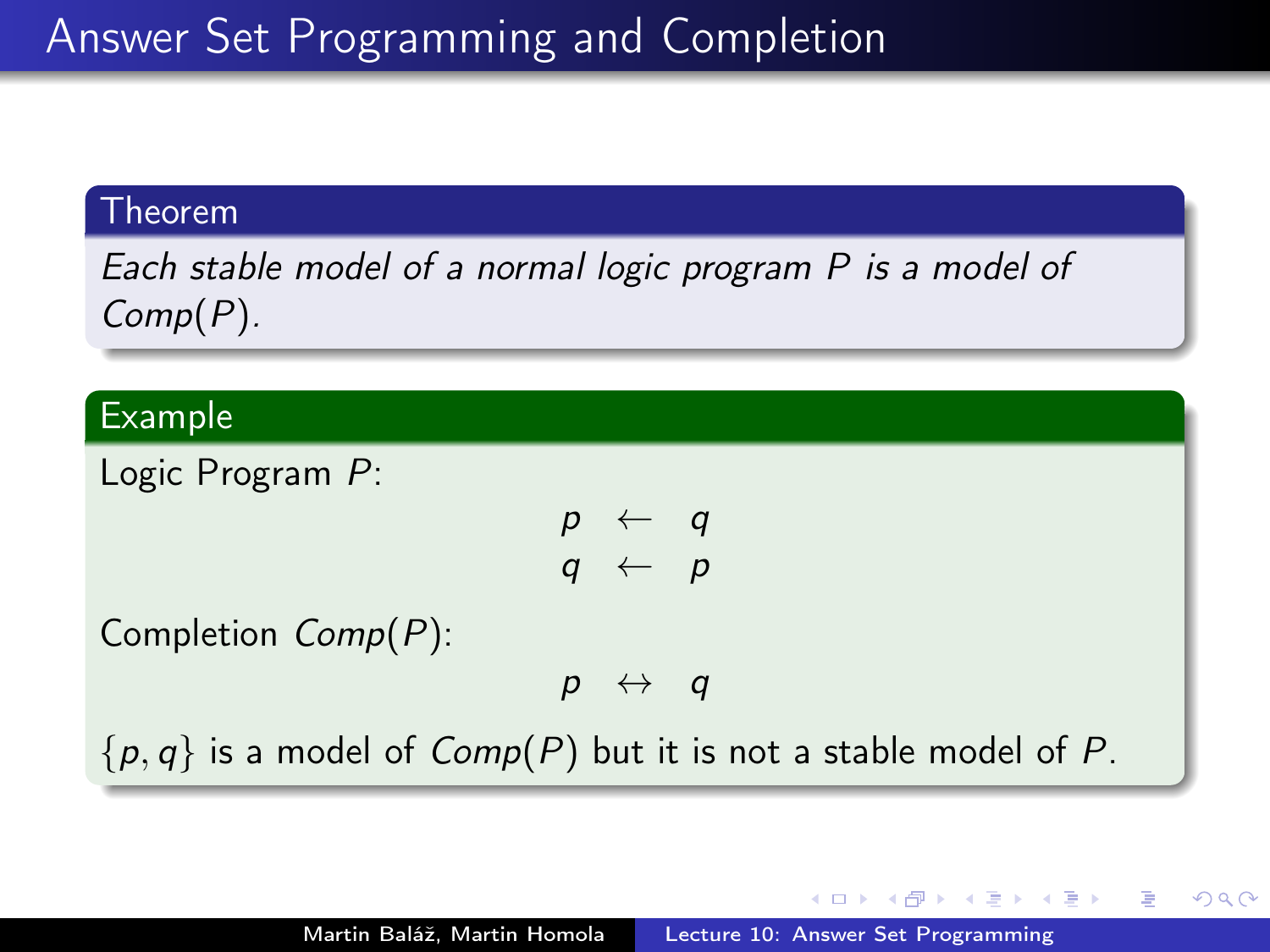## Definition (Tight Logic Program)

A normal logic program P is tight if there exists a mapping  $\ell$  from the Herbrand base  $\beta$  to the set of natural numbers N such that for each rule  $A \leftarrow A_1, \ldots, A_m \sim A_{m+1}, \ldots, \sim A_n$  in P and each  $1 \leq i \leq m$  holds  $\ell(A) > \ell(A_i)$ .

#### Theorem

Let P be a tight normal logic program. A model of Comp(P) is a stable model of P.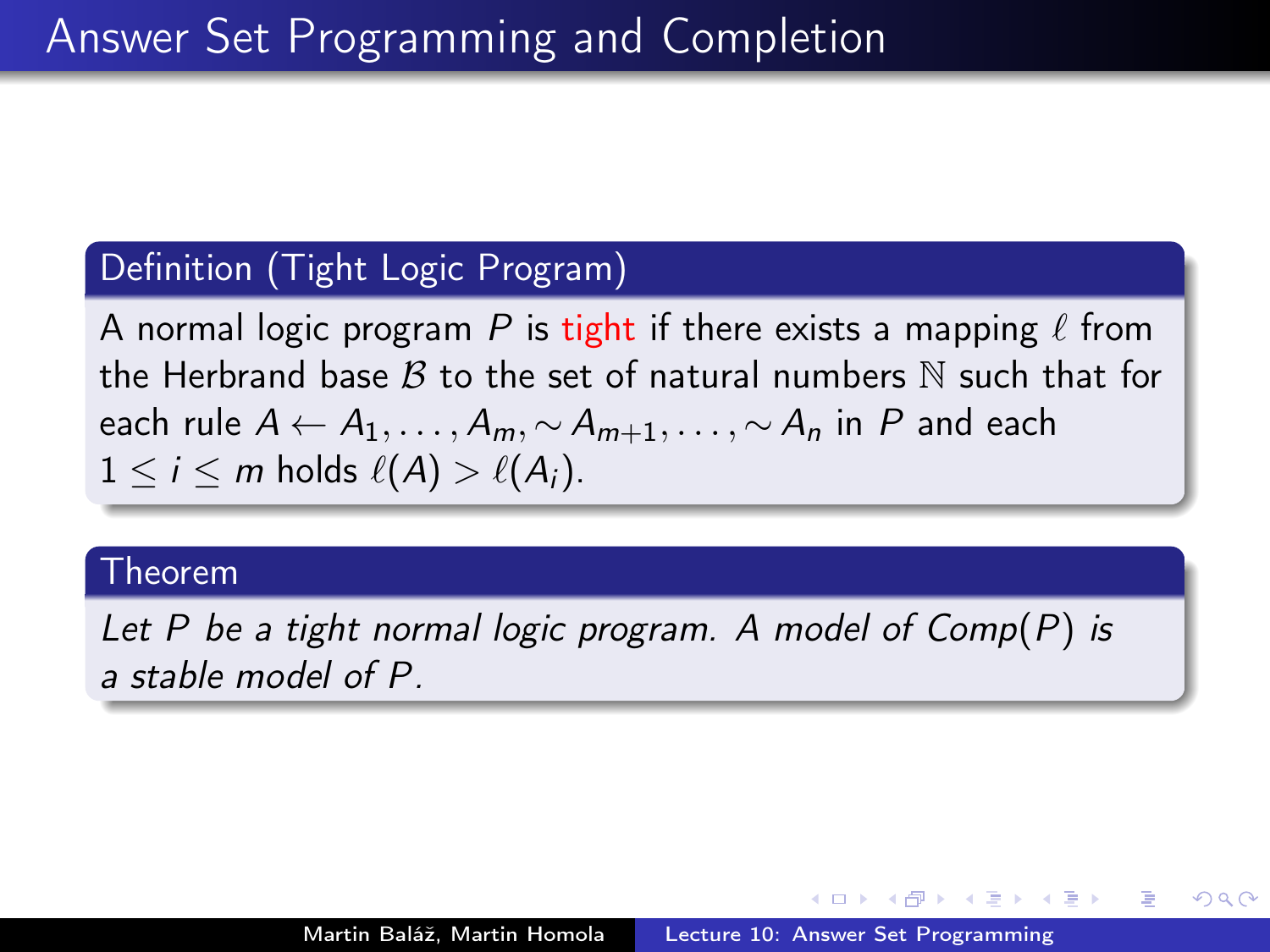# How we can compute stable models?

Example 1:  $p \leftarrow$  $r \leftarrow p, q$  $s \leftarrow p, \sim q$ Example 2:  $p \leftarrow \sim q$  $q \leftarrow \sim p$ 

$$
q \leftarrow p
$$

Martin Baláž, Martin Homola | [Lecture 10: Answer Set Programming](#page-0-0)

 $299$ 

э

頂 下 重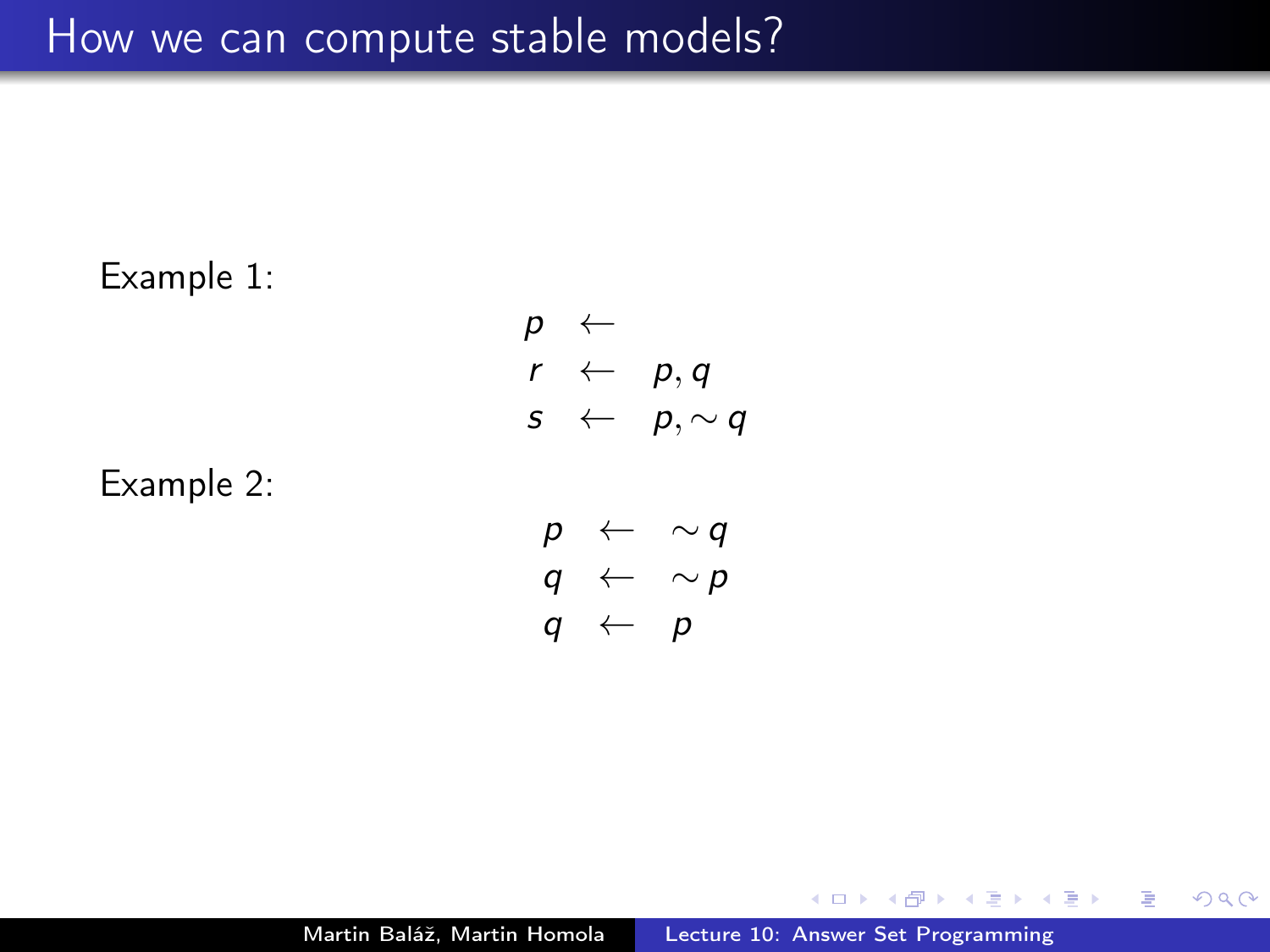# Definition (Consistency, Totality)

- A set S of literals is
	- consistent iff for each atom A holds  $\{A, \sim A\} \nsubseteq S$
	- total iff for each atom A holds either  $A \in S$  or  $\sim A \in S$

# Definition (Applicability)

Let S be a set of literals. A normal rule  $A \leftarrow L_1, \ldots, L_n$  is

- applicable iff  $\{L_1, \ldots, L_n\} \subset S$  but  $A \notin S$
- conditionally applicable iff  $\emptyset \subset \{L_1, \ldots, L_n\} \setminus S \subseteq \sim B_P$  and  $A \notin S$